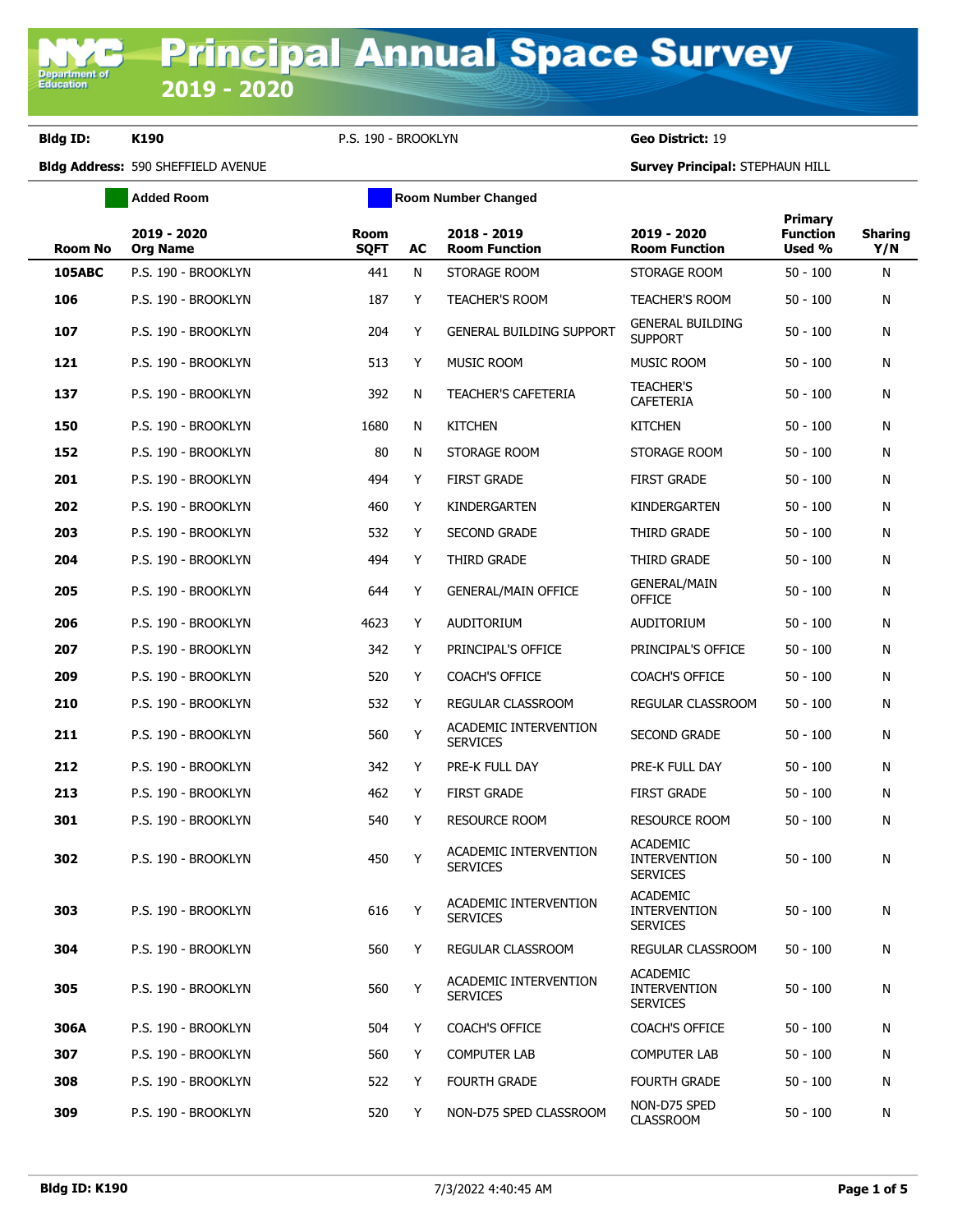**Bldg ID: K190** P.S. 190 - BROOKLYN **Geo District:** 19

**Added Room Room Room Number Changed** 

**Bldg Address:** 590 SHEFFIELD AVENUE **Survey Principal:** STEPHAUN HILL

| ACADEMIC INTERVENTION<br>Y<br>310<br>P.S. 190 - BROOKLYN<br>342<br><b>SERVICES</b><br>311<br>P.S. 190 - BROOKLYN<br>560<br>Y<br><b>FIFTH GRADE</b><br>312<br>540<br>Y<br>P.S. 190 - BROOKLYN<br>NURSE/MEDICAL SUITE<br>313<br>P.S. 190 - BROOKLYN<br>460<br>Y<br>SOCIAL WORKER/COUNSELOR<br>314<br>P.S. 190 - BROOKLYN<br>273<br>Y<br><b>SBST</b><br>318<br>P.S. 190 - BROOKLYN<br>160<br>Y<br>OTHER OFFICE<br>322<br>P.S. 190 - BROOKLYN<br>50<br>STORAGE ROOM<br>Y<br>339<br>P.S. 190 - BROOKLYN<br>198<br>Y<br><b>AP'S OFFICE</b><br>DOE ADMINISTRATIVE OFFICE -<br>513<br>408<br>Y<br>OTHER OFFICE<br><b>BROOKLYN</b><br>DOE ADMINISTRATIVE OFFICE -<br>409<br>560<br>Y<br>OTHER OFFICE | Primary<br>2019 - 2020<br><b>Function</b><br><b>Room Function</b><br>Used % | <b>Sharing</b><br>Y/N |
|---------------------------------------------------------------------------------------------------------------------------------------------------------------------------------------------------------------------------------------------------------------------------------------------------------------------------------------------------------------------------------------------------------------------------------------------------------------------------------------------------------------------------------------------------------------------------------------------------------------------------------------------------------------------------------------------|-----------------------------------------------------------------------------|-----------------------|
|                                                                                                                                                                                                                                                                                                                                                                                                                                                                                                                                                                                                                                                                                             | <b>ACADEMIC</b><br><b>INTERVENTION</b><br>$50 - 100$<br><b>SERVICES</b>     | N                     |
|                                                                                                                                                                                                                                                                                                                                                                                                                                                                                                                                                                                                                                                                                             | <b>FIFTH GRADE</b><br>$50 - 100$                                            | N                     |
|                                                                                                                                                                                                                                                                                                                                                                                                                                                                                                                                                                                                                                                                                             | NURSE/MEDICAL<br>$50 - 100$<br><b>SUITE</b>                                 | N                     |
|                                                                                                                                                                                                                                                                                                                                                                                                                                                                                                                                                                                                                                                                                             | <b>SOCIAL</b><br>$50 - 100$<br>WORKER/COUNSELOR                             | N                     |
|                                                                                                                                                                                                                                                                                                                                                                                                                                                                                                                                                                                                                                                                                             | <b>SBST</b><br>$50 - 100$                                                   | N                     |
|                                                                                                                                                                                                                                                                                                                                                                                                                                                                                                                                                                                                                                                                                             | OTHER OFFICE<br>$50 - 100$                                                  | N                     |
|                                                                                                                                                                                                                                                                                                                                                                                                                                                                                                                                                                                                                                                                                             | STORAGE ROOM<br>$50 - 100$                                                  | N                     |
|                                                                                                                                                                                                                                                                                                                                                                                                                                                                                                                                                                                                                                                                                             | <b>AP'S OFFICE</b><br>$50 - 100$                                            | N                     |
|                                                                                                                                                                                                                                                                                                                                                                                                                                                                                                                                                                                                                                                                                             | OTHER OFFICE<br>$50 - 100$                                                  | N                     |
| <b>BROOKLYN</b>                                                                                                                                                                                                                                                                                                                                                                                                                                                                                                                                                                                                                                                                             | OTHER OFFICE<br>$50 - 100$                                                  | N                     |
| DOE ADMINISTRATIVE OFFICE -<br>540<br>Y<br>OTHER OFFICE<br>410<br><b>BROOKLYN</b>                                                                                                                                                                                                                                                                                                                                                                                                                                                                                                                                                                                                           | OTHER OFFICE<br>$50 - 100$                                                  | N                     |
| DOE ADMINISTRATIVE OFFICE -<br>411<br>513<br>Y<br><b>OTHER OFFICE</b><br><b>BROOKLYN</b>                                                                                                                                                                                                                                                                                                                                                                                                                                                                                                                                                                                                    | OTHER OFFICE<br>$50 - 100$                                                  | N                     |
| DOE ADMINISTRATIVE OFFICE -<br>412<br>420<br>Y<br><b>OTHER OFFICE</b><br><b>BROOKLYN</b>                                                                                                                                                                                                                                                                                                                                                                                                                                                                                                                                                                                                    | OTHER OFFICE<br>$50 - 100$                                                  | N                     |
| DOE ADMINISTRATIVE OFFICE -<br>413<br>528<br>Y<br><b>OTHER OFFICE</b><br><b>BROOKLYN</b>                                                                                                                                                                                                                                                                                                                                                                                                                                                                                                                                                                                                    | OTHER OFFICE<br>$50 - 100$                                                  | N                     |
| DOE ADMINISTRATIVE OFFICE -<br>231<br>OTHER OFFICE<br>414<br>Y<br><b>BROOKLYN</b>                                                                                                                                                                                                                                                                                                                                                                                                                                                                                                                                                                                                           | OTHER OFFICE<br>$50 - 100$                                                  | N                     |
| 422<br>50<br>Y<br>OTHER OFFICE<br>P.S. 190 - BROOKLYN                                                                                                                                                                                                                                                                                                                                                                                                                                                                                                                                                                                                                                       | OTHER OFFICE<br>$50 - 100$                                                  | N                     |
| LEGACY SCHOOL OF THE ARTS -<br>REGULAR CLASSROOM - MS<br>560<br>Y<br>501<br><b>BROOKLYN</b><br><b>GRADES</b>                                                                                                                                                                                                                                                                                                                                                                                                                                                                                                                                                                                | REGULAR CLASSROOM<br>$50 - 100$<br>- MS GRADES                              | N                     |
| LEGACY SCHOOL OF THE ARTS -<br>502<br>420<br>Y<br>PRINCIPAL'S OFFICE<br><b>BROOKLYN</b>                                                                                                                                                                                                                                                                                                                                                                                                                                                                                                                                                                                                     | PRINCIPAL'S OFFICE<br>$50 - 100$                                            | N                     |
| LEGACY SCHOOL OF THE ARTS -<br><b>REGULAR CLASSROOM - MS</b><br>560<br>503<br>Y<br><b>GRADES</b><br><b>BROOKLYN</b>                                                                                                                                                                                                                                                                                                                                                                                                                                                                                                                                                                         | REGULAR CLASSROOM<br>$50 - 100$<br>- MS GRADES                              | N                     |
| LEGACY SCHOOL OF THE ARTS -<br>REGULAR CLASSROOM - MS<br>504<br>560<br>Y<br><b>BROOKLYN</b><br><b>GRADES</b>                                                                                                                                                                                                                                                                                                                                                                                                                                                                                                                                                                                | REGULAR CLASSROOM<br>$50 - 100$<br>- MS GRADES                              | N                     |
| LEGACY SCHOOL OF THE ARTS -<br>REGULAR CLASSROOM - MS<br>Y<br>505<br>494<br><b>BROOKLYN</b><br><b>GRADES</b>                                                                                                                                                                                                                                                                                                                                                                                                                                                                                                                                                                                | REGULAR CLASSROOM<br>$50 - 100$<br>- MS GRADES                              | N                     |
| LEGACY SCHOOL OF THE ARTS -<br>616<br>506<br>Y<br><b>GENERAL/MAIN OFFICE</b><br><b>BROOKLYN</b>                                                                                                                                                                                                                                                                                                                                                                                                                                                                                                                                                                                             | <b>GENERAL/MAIN</b><br>$50 - 100$<br><b>OFFICE</b>                          | N                     |
| LEGACY SCHOOL OF THE ARTS -<br>REGULAR CLASSROOM - MS<br>513<br>Y<br>508<br><b>BROOKLYN</b><br><b>GRADES</b>                                                                                                                                                                                                                                                                                                                                                                                                                                                                                                                                                                                | REGULAR CLASSROOM<br>$50 - 100$<br>- MS GRADES                              | N                     |
| LEGACY SCHOOL OF THE ARTS -<br><b>REGULAR CLASSROOM - MS</b><br>560<br>Y<br>510<br><b>BROOKLYN</b><br><b>GRADES</b>                                                                                                                                                                                                                                                                                                                                                                                                                                                                                                                                                                         | REGULAR CLASSROOM<br>$50 - 100$<br>- MS GRADES                              | N                     |
| LEGACY SCHOOL OF THE ARTS -<br>511<br>728<br>ART ROOM<br>Y<br><b>BROOKLYN</b>                                                                                                                                                                                                                                                                                                                                                                                                                                                                                                                                                                                                               | ART ROOM<br>$50 - 100$                                                      | N                     |
| LEGACY SCHOOL OF THE ARTS -<br>REGULAR CLASSROOM - MS<br>528<br>512<br>Y<br><b>BROOKLYN</b><br><b>GRADES</b>                                                                                                                                                                                                                                                                                                                                                                                                                                                                                                                                                                                | REGULAR CLASSROOM<br>$50 - 100$<br>- MS GRADES                              | N                     |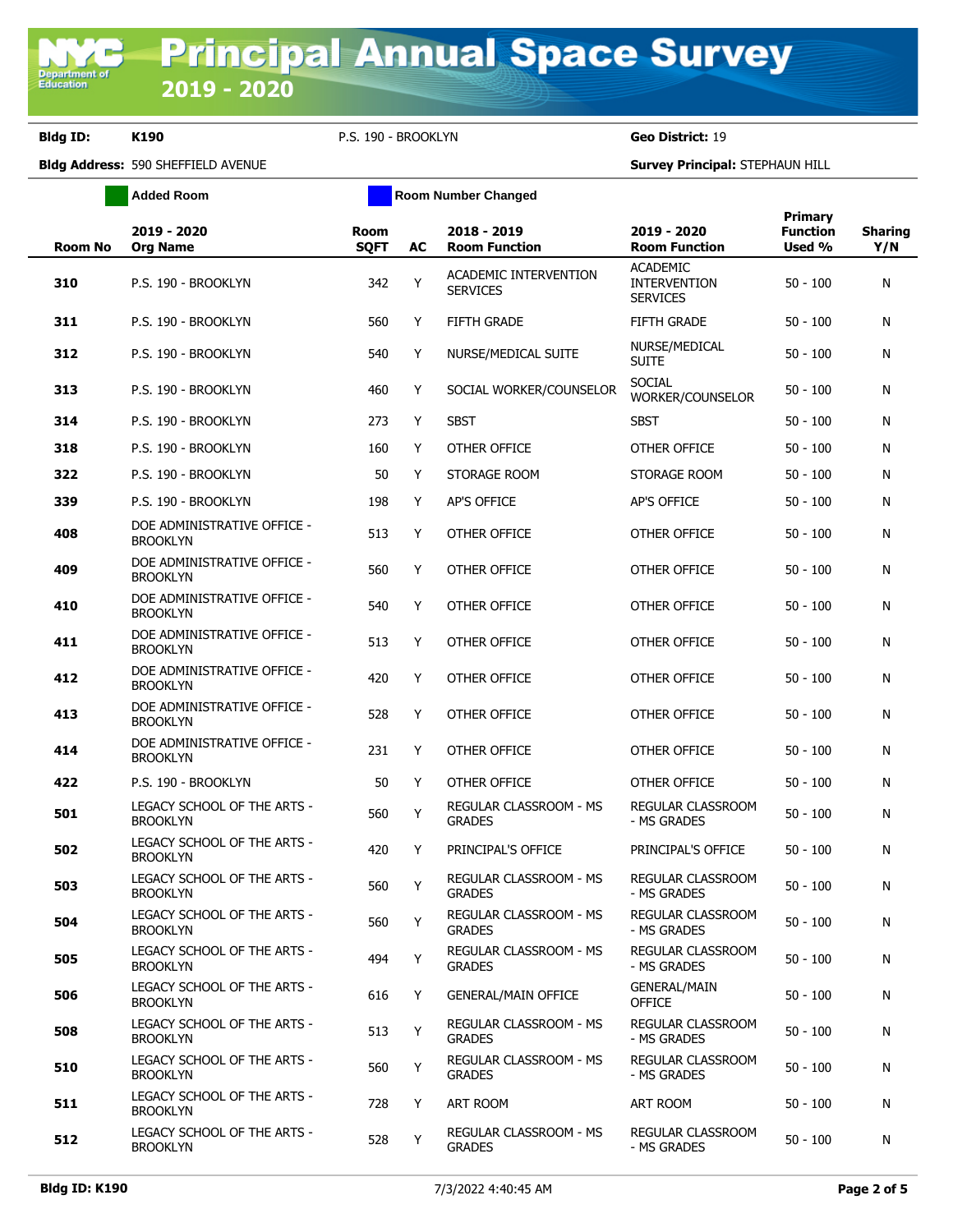**Bldg ID: K190** P.S. 190 - BROOKLYN **Geo District:** 19

**Added Room Room Room Number Changed** 

**Bldg Address:** 590 SHEFFIELD AVENUE **Survey Principal:** STEPHAUN HILL

| <b>Room No</b>  | 2019 - 2020<br><b>Org Name</b>                 | <b>Room</b><br><b>SQFT</b> | AC | 2018 - 2019<br><b>Room Function</b>     | 2019 - 2020<br><b>Room Function</b>       | Primary<br><b>Function</b><br>Used % | <b>Sharing</b><br>Y/N |
|-----------------|------------------------------------------------|----------------------------|----|-----------------------------------------|-------------------------------------------|--------------------------------------|-----------------------|
| 513             | LEGACY SCHOOL OF THE ARTS -<br><b>BROOKLYN</b> | 552                        | Y  | REGULAR CLASSROOM - MS<br><b>GRADES</b> | REGULAR CLASSROOM<br>- MS GRADES          | $50 - 100$                           | N                     |
| 514             | LEGACY SCHOOL OF THE ARTS -<br><b>BROOKLYN</b> | 231                        | Y  | AP'S OFFICE                             | <b>DEAN'S OFFICE</b>                      | $50 - 100$                           | N                     |
| 518             | LEGACY SCHOOL OF THE ARTS -<br><b>BROOKLYN</b> | 150                        | Y  | <b>TEACHER'S ROOM</b>                   | <b>GUIDANCE OFFICE</b>                    | $50 - 100$                           | N                     |
| 522             | LEGACY SCHOOL OF THE ARTS -<br><b>BROOKLYN</b> | 55                         | N  | STORAGE ROOM                            | STORAGE ROOM                              | $50 - 100$                           | N                     |
| <b>ASTOR2</b>   | P.S. 190 - BROOKLYN                            | 72                         | N  | STORAGE ROOM                            | STORAGE ROOM                              | $50 - 100$                           | N                     |
| <b>AUDSTOR</b>  | P.S. 190 - BROOKLYN                            | 72                         | N  | STORAGE ROOM                            | STORAGE ROOM                              | $50 - 100$                           | N                     |
| <b>C06-MR</b>   | P.S. 190 - BROOKLYN                            | 160                        | N  | <b>GENERAL BUILDING SUPPORT</b>         | <b>GENERAL BUILDING</b><br><b>SUPPORT</b> | $50 - 100$                           | N                     |
| C <sub>08</sub> | P.S. 190 - BROOKLYN                            | 260                        | N  | STORAGE ROOM                            | STORAGE ROOM                              | $50 - 100$                           | N                     |
| <b>C14-MR</b>   | P.S. 190 - BROOKLYN                            | 1275                       | N  | <b>GENERAL BUILDING SUPPORT</b>         | <b>GENERAL BUILDING</b><br><b>SUPPORT</b> | $50 - 100$                           | N                     |
| <b>C16-BR</b>   | P.S. 190 - BROOKLYN                            | 2632                       | N  | <b>GENERAL BUILDING SUPPORT</b>         | <b>GENERAL BUILDING</b><br><b>SUPPORT</b> | $50 - 100$                           | N                     |
| C17             | P.S. 190 - BROOKLYN                            | 169                        | N  | STORAGE ROOM                            | STORAGE ROOM                              | $50 - 100$                           | N                     |
| C <sub>18</sub> | P.S. 190 - BROOKLYN                            | 336                        | N  | STORAGE ROOM                            | STORAGE ROOM                              | $50 - 100$                           | N                     |
| C19             | P.S. 190 - BROOKLYN                            | 391                        | N  | STORAGE ROOM                            | STORAGE ROOM                              | $50 - 100$                           | N                     |
| <b>C20-MR</b>   | P.S. 190 - BROOKLYN                            | 405                        | N  | <b>GENERAL BUILDING SUPPORT</b>         | <b>GENERAL BUILDING</b><br><b>SUPPORT</b> | $50 - 100$                           | N                     |
| C <sub>23</sub> | P.S. 190 - BROOKLYN                            | 357                        | N  | STORAGE ROOM                            | STORAGE ROOM                              | $50 - 100$                           | N                     |
| C <sub>24</sub> | P.S. 190 - BROOKLYN                            | 352                        | N  | STORAGE ROOM                            | STORAGE ROOM                              | $50 - 100$                           | N                     |
| C <sub>27</sub> | P.S. 190 - BROOKLYN                            | 192                        | N  | STORAGE ROOM                            | STORAGE ROOM                              | $50 - 100$                           | N                     |
| <b>C28-MR</b>   | P.S. 190 - BROOKLYN                            | 1219                       | N  | <b>GENERAL BUILDING SUPPORT</b>         | <b>GENERAL BUILDING</b><br><b>SUPPORT</b> | $50 - 100$                           | N                     |
| <b>CAF</b>      | P.S. 190 - BROOKLYN                            | 2881                       | N  | STUDENT CAFETERIA                       | STUDENT CAFETERIA                         | $50 - 100$                           | N                     |
| <b>C-ELEV</b>   | P.S. 190 - BROOKLYN                            | 110                        | N  | <b>GENERAL BUILDING SUPPORT</b>         | <b>GENERAL BUILDING</b><br><b>SUPPORT</b> | $50 - 100$                           | N                     |
| GYM1            | P.S. 190 - BROOKLYN                            | 1953                       | N  | <b>GYMNASIUM</b>                        | <b>GYMNASIUM</b>                          | $50 - 100$                           | N                     |
| GYM2            | P.S. 190 - BROOKLYN                            | 1166                       | N  | GYMNASIUM                               | gymnasium                                 | $50 - 100$                           | N                     |
| 401             | LEGACY SCHOOL OF THE ARTS -<br><b>BROOKLYN</b> | 560                        | Y  |                                         | REGULAR CLASSROOM<br>- MS GRADES          |                                      | N                     |
| 402             | LEGACY SCHOOL OF THE ARTS -<br><b>BROOKLYN</b> | 480                        | Y  |                                         | REGULAR CLASSROOM<br>- MS GRADES          |                                      | N                     |
| 403             | LEGACY SCHOOL OF THE ARTS -<br><b>BROOKLYN</b> | 1064                       | Y  |                                         | <b>LIBRARY</b>                            |                                      | N                     |
| 404             | LEGACY SCHOOL OF THE ARTS -<br><b>BROOKLYN</b> | 540                        | Y  |                                         | REGULAR CLASSROOM<br>- MS GRADES          |                                      | N                     |
| 406             | DOE ADMINISTRATIVE OFFICE -<br><b>BROOKLYN</b> | 560                        | Y  |                                         | OTHER OFFICE                              |                                      | N                     |
| 407             | LEGACY SCHOOL OF THE ARTS -<br><b>BROOKLYN</b> | 520                        | Y  |                                         | REGULAR CLASSROOM<br>- MS GRADES          |                                      | N                     |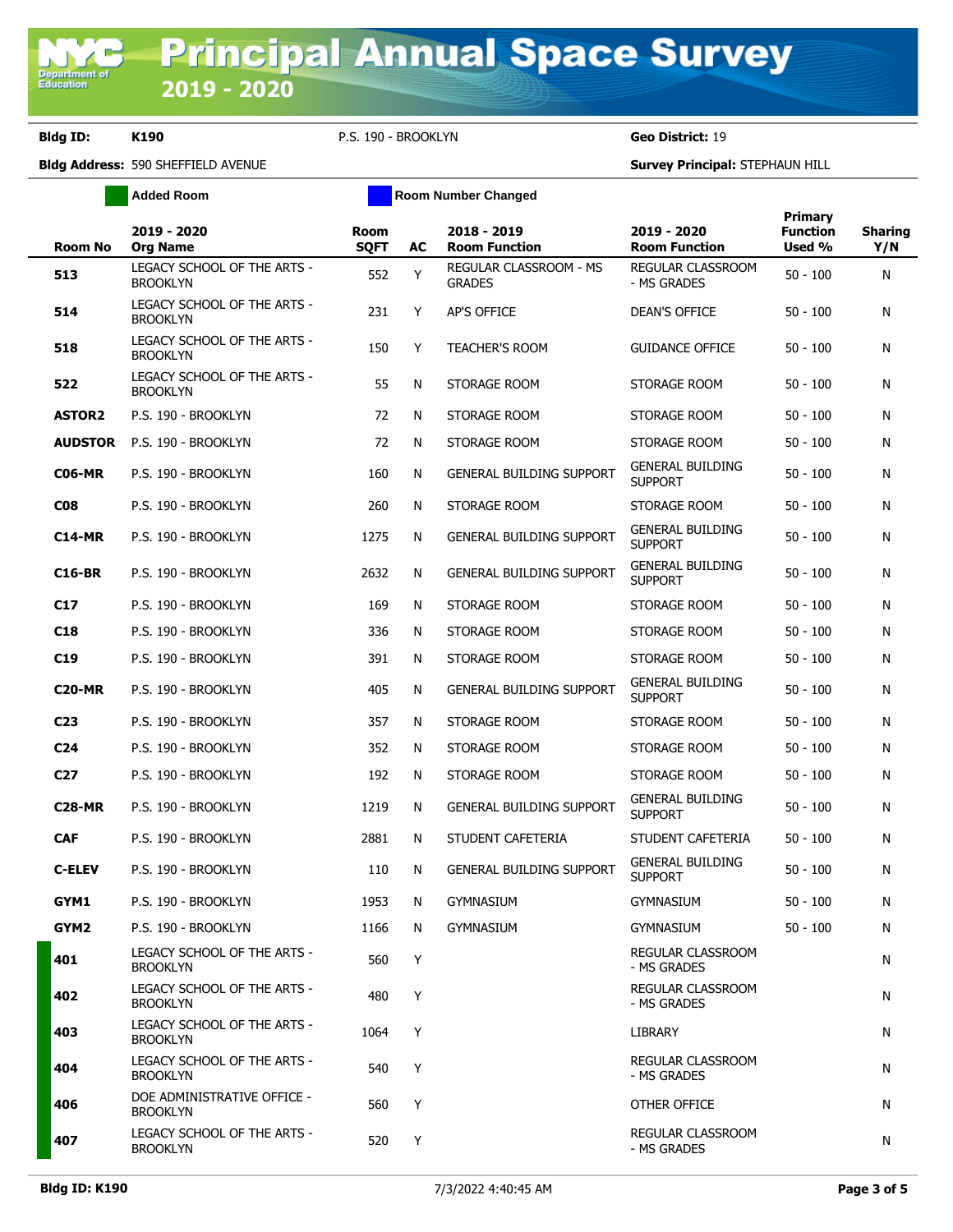| Bidg ID: | K190                                                                                                                                                                                         | P.S. 190 - BROOKLYN |     |                                     | Geo District: 19                        |                                             |                       |  |
|----------|----------------------------------------------------------------------------------------------------------------------------------------------------------------------------------------------|---------------------|-----|-------------------------------------|-----------------------------------------|---------------------------------------------|-----------------------|--|
|          | <b>Bidg Address: 590 SHEFFIELD AVENUE</b>                                                                                                                                                    |                     |     |                                     | <b>Survey Principal: STEPHAUN HILL</b>  |                                             |                       |  |
|          | <b>Added Room</b>                                                                                                                                                                            |                     |     | <b>Room Number Changed</b>          |                                         |                                             |                       |  |
| Room No  | 2019 - 2020<br><b>Org Name</b>                                                                                                                                                               | Room<br><b>SQFT</b> | AC. | 2018 - 2019<br><b>Room Function</b> | 2019 - 2020<br><b>Room Function</b>     | <b>Primary</b><br><b>Function</b><br>Used % | <b>Sharing</b><br>Y/N |  |
| 418      | LEGACY SCHOOL OF THE ARTS -<br><b>BROOKLYN</b>                                                                                                                                               | 120                 | Υ   |                                     | <b>SBST</b>                             |                                             | N                     |  |
| 507      | LEGACY SCHOOL OF THE ARTS -<br><b>BROOKLYN</b>                                                                                                                                               | 900                 | Y   |                                     | <b>REGULAR CLASSROOM</b><br>- MS GRADES |                                             | N                     |  |
|          | How many hallway bathrooms for students are there in your building?                                                                                                                          |                     |     |                                     |                                         |                                             |                       |  |
|          | Are any of the student bathrooms being shared by multiple schools?                                                                                                                           |                     | Y   |                                     |                                         |                                             |                       |  |
|          | Are all the student bathrooms open throughout the day?                                                                                                                                       |                     |     |                                     |                                         |                                             |                       |  |
|          | Please identify the number of non-instructional spaces, not reported above, being used for<br>instructional purposes, academic intervention services, or therapeutic or counseling services: |                     | 0   |                                     |                                         |                                             |                       |  |
|          | Are any of those non-instructional spaces being shared?                                                                                                                                      | N                   |     |                                     |                                         |                                             |                       |  |